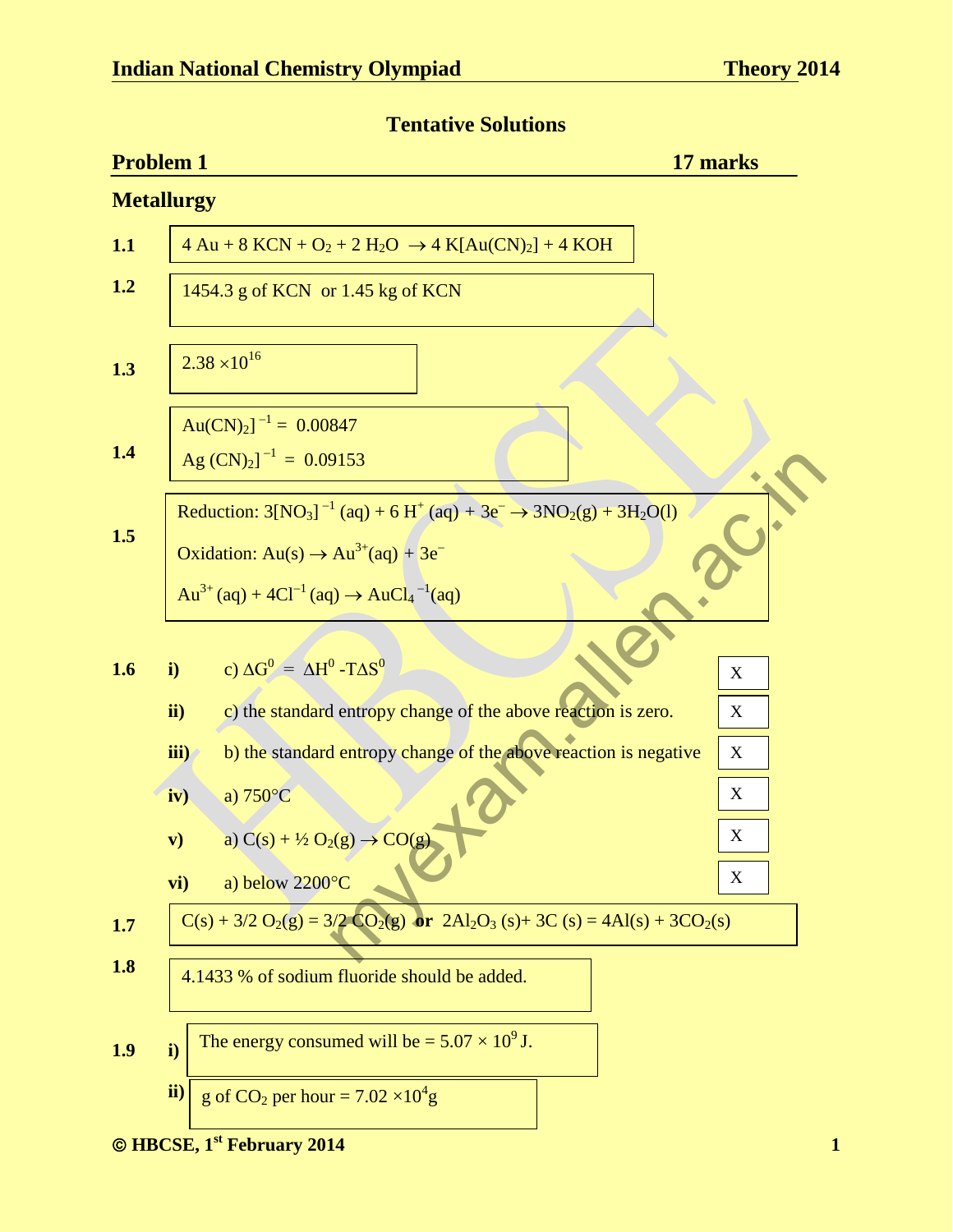#### **Problem 2** 15 Marks **15 Marks**

#### **Energy storage devises**

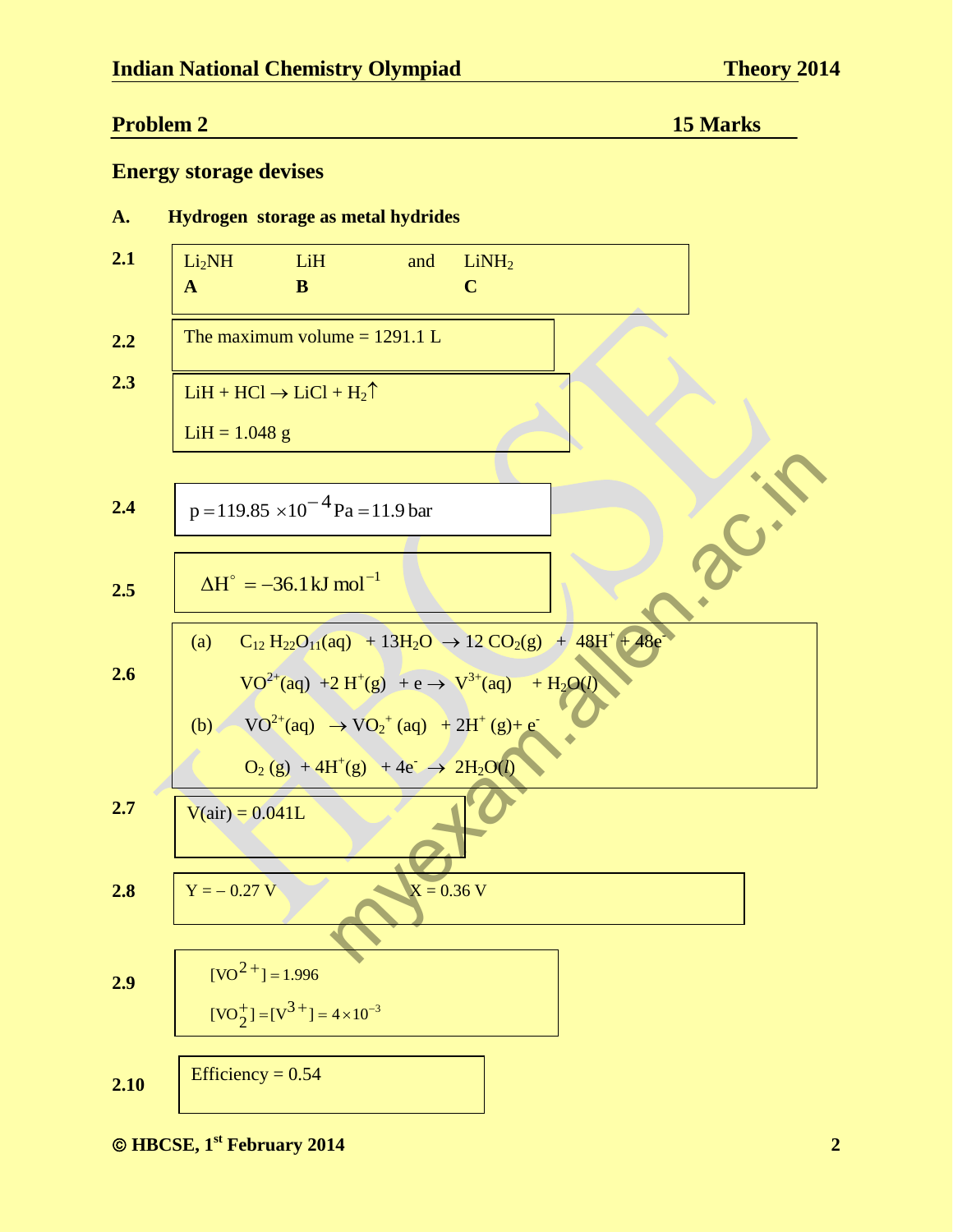# **Problem 3** 25 marks **25 marks ALKALOIDS 3.1 a)** B has a hydroxyl group X **c)** B has a carboxyl group X **d)** B is an aromatic compound X **3.2** a)  $\boxed{y}$  b)  $X \parallel$   $\frac{D}{X} \parallel X$ **3.3**   $\overline{OH}$  $\overline{\text{OH}}$ **COOH** myexam.allen.ac.in $\frac{1}{C}N$  $\bar{\mathbf{E}}$  $\overline{\mathbf{H}}$ **3.4 a)**  $X = \begin{bmatrix} 1 & 0 \\ 0 & 0 \end{bmatrix}$  **b**)  $X = \begin{bmatrix} 1 & 0 \\ 0 & 0 \end{bmatrix}$  $X \quad \bullet \quad \bullet \quad \bullet \quad \bullet \quad \bullet \quad \bullet \quad \bullet \quad \bullet$ X **3.5** b)  $X \mid$  **d**) X 0 **3.6 a) a)** 3 **b** 3 **a b c d e b) x**  $\vert$  **x**  $\vert$  **x**  $\vert$  **x**  $\vert$  **x 187 3.7**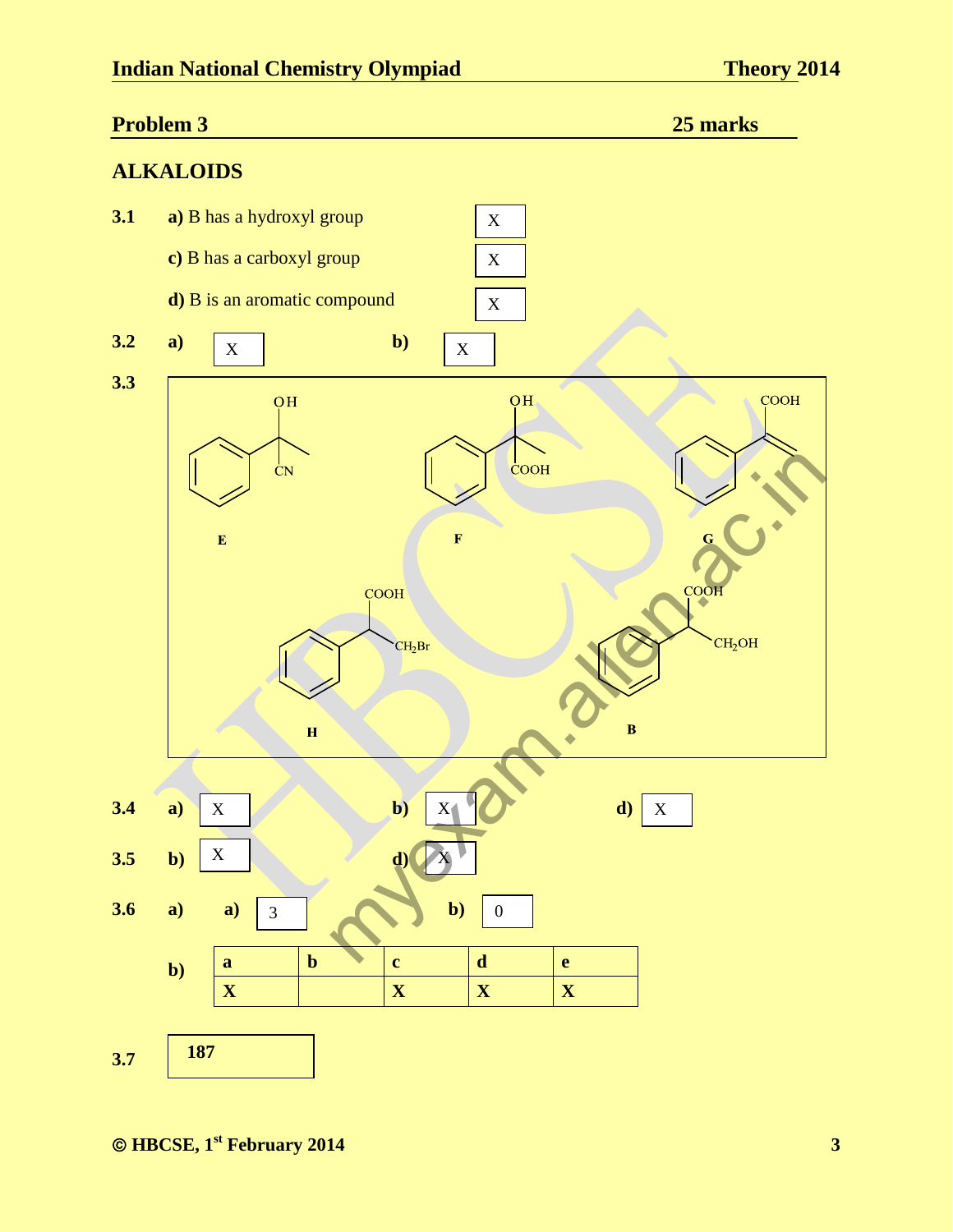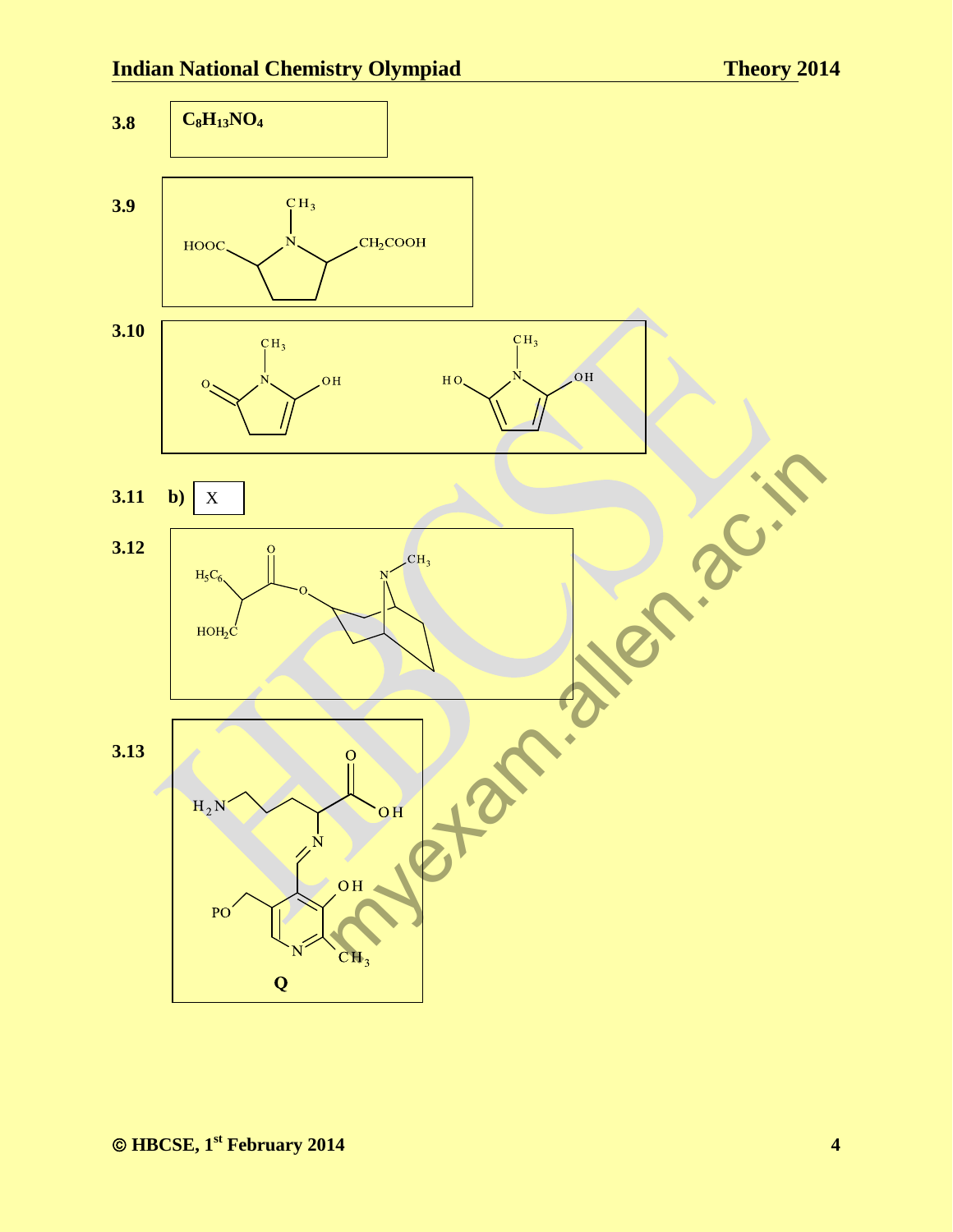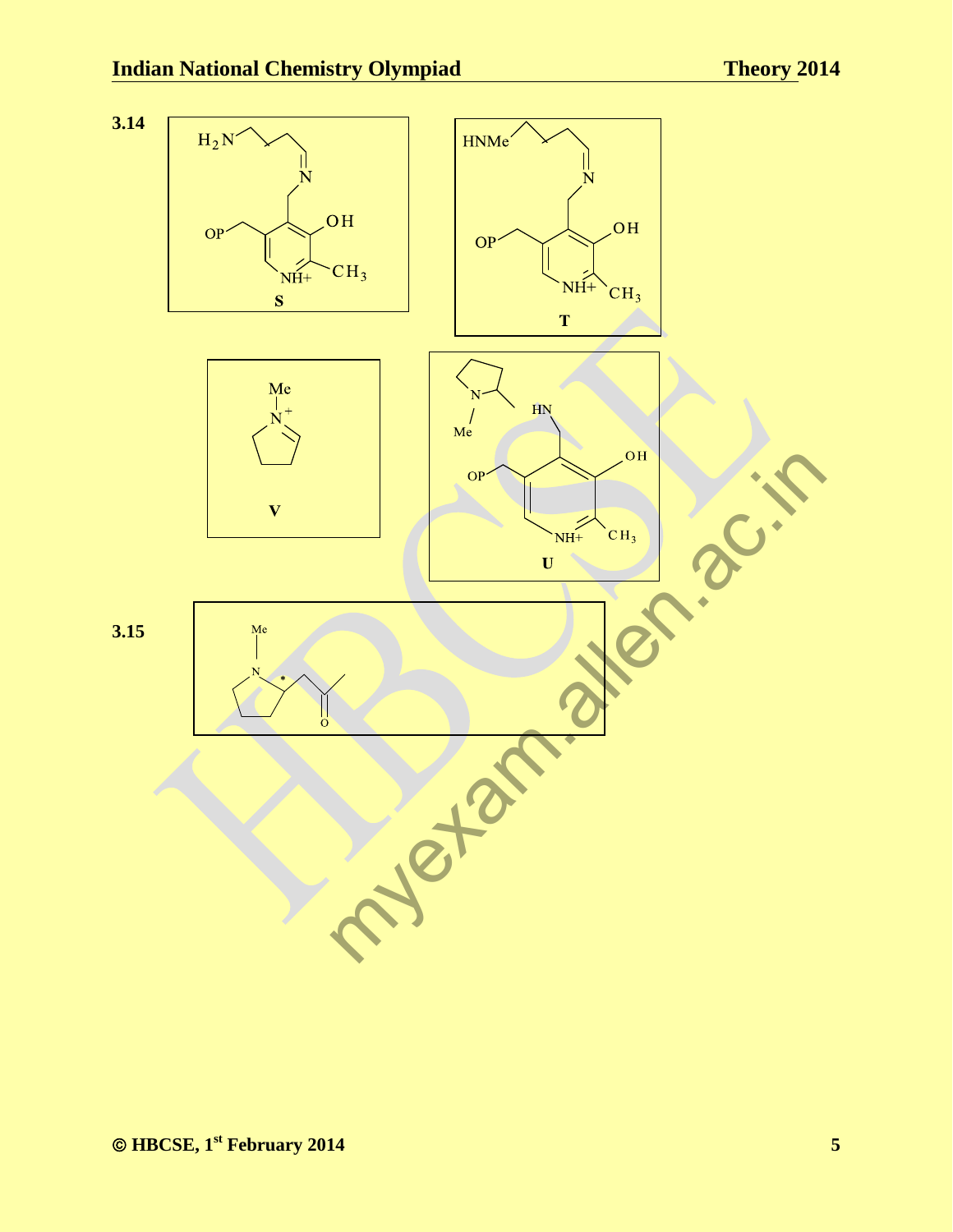#### **Problem 4** 15 marks **15 marks**

#### **Applications of Transition Metal Complexes**

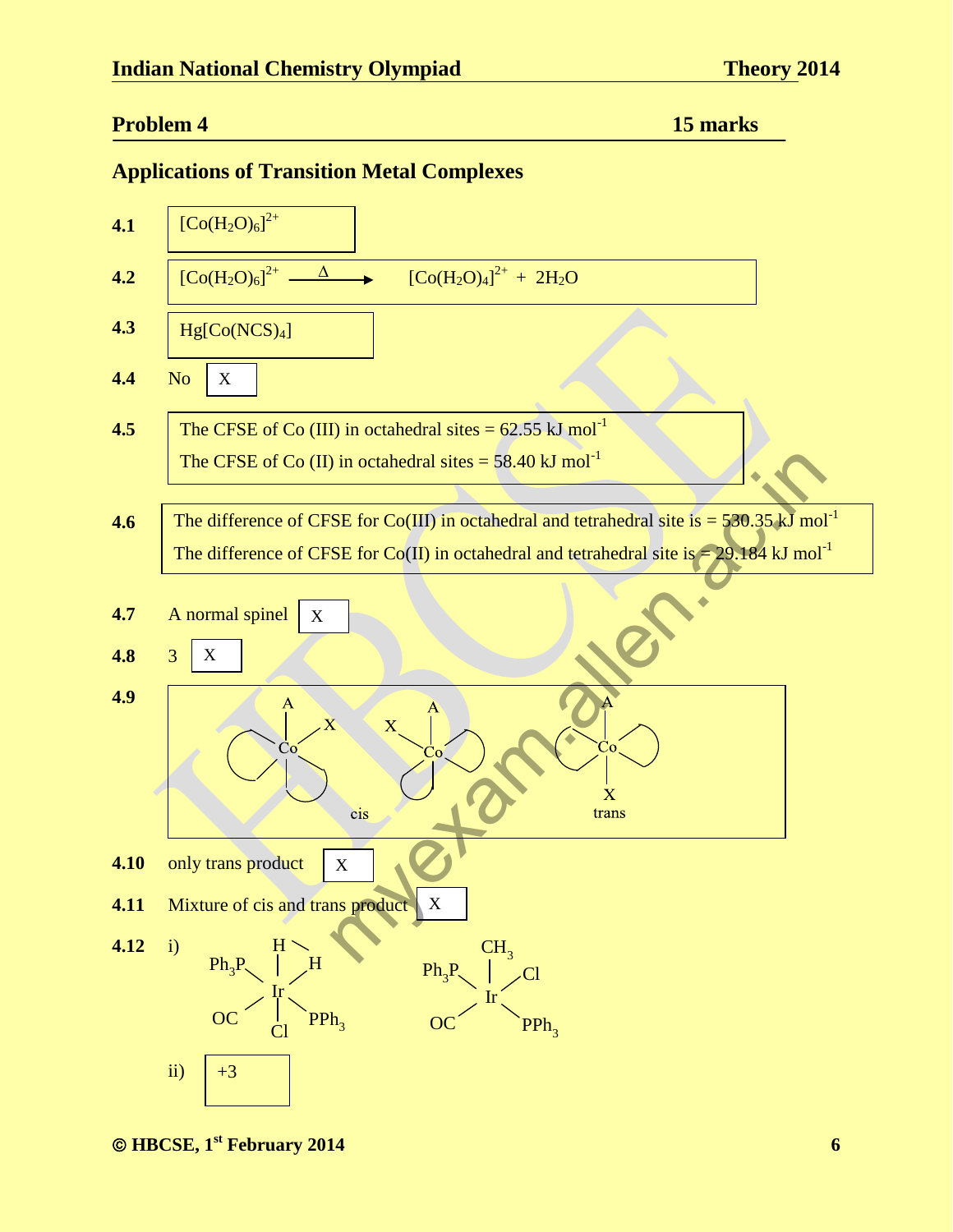#### **Problem 5 18 marks 18 marks**



*<sup>&</sup>lt;b>CONFIGURE, 1<sup>st</sup>* February 2014 7 *PHONE CONFIGURER 1 <b><i>PHONE CONFIGURER 1 <b><i>CONFIGURER 1 P*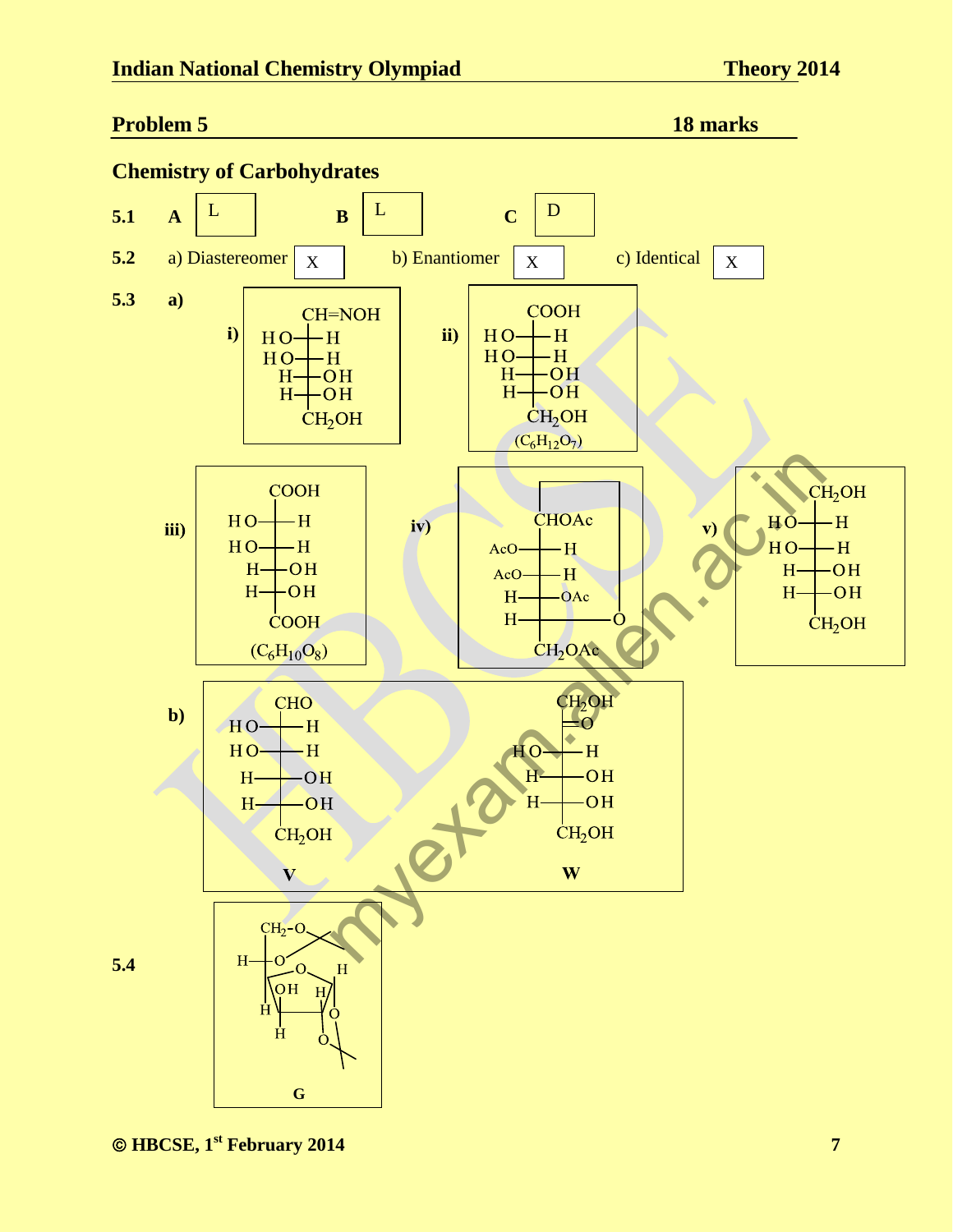